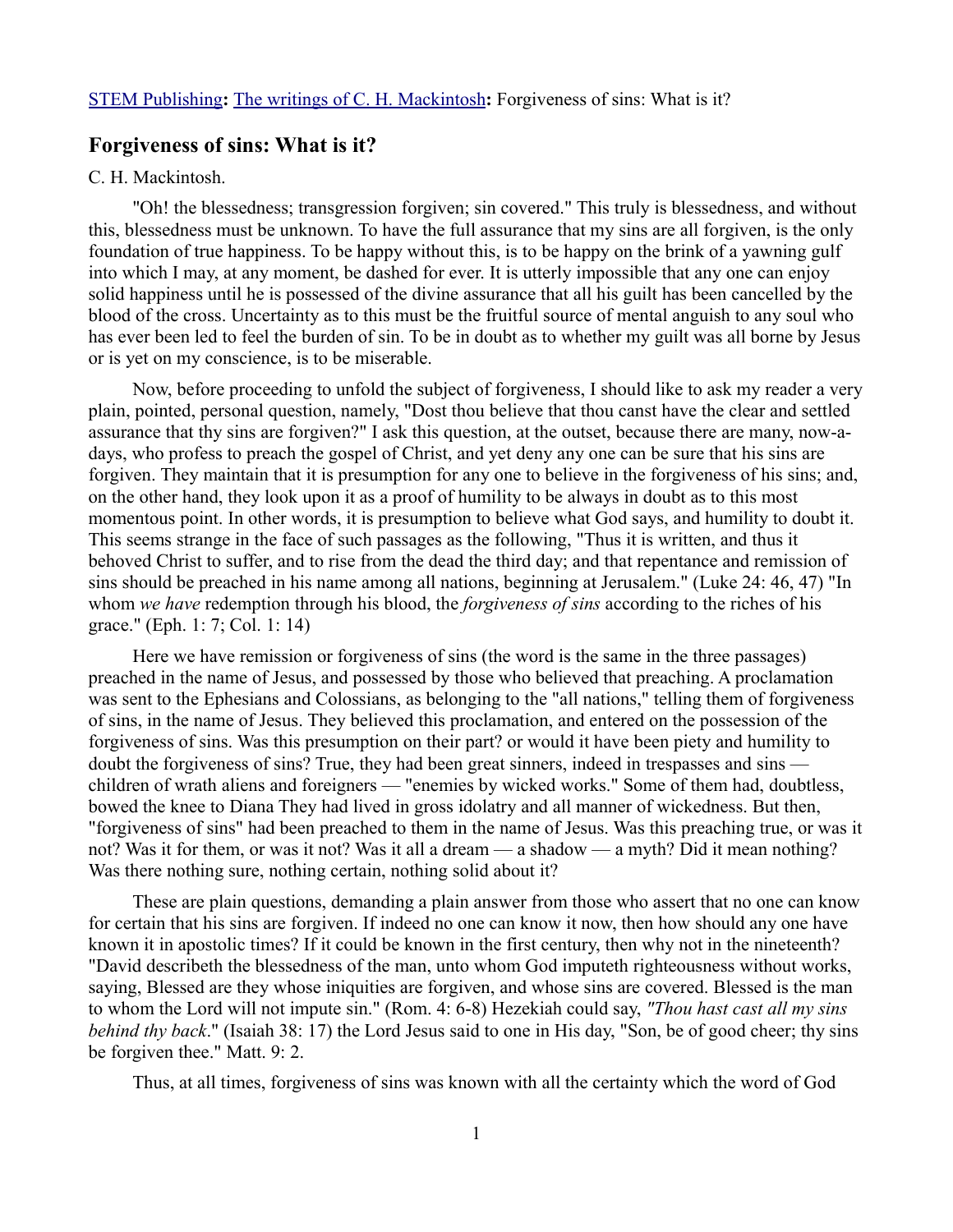could give. Any one of the cases adduced above is sufficient to overthrow the teaching of those who assert that no one can know that his sins are forgiven. If I find from scripture that any one ever knew this marvellously precious blessing, that is quite enough for me. Now, when I open my Bible, I find persons, who had been guilty of all manner of sins, brought to the knowledge of forgiveness; and I therefore argue that it is possible for the very vilest sinner to know now, with divine certainty, that his sins are forgiven. Was it presumption in Abraham, in David, in Hezekiah, in the palsied man, and in numbers besides, to believe in the forgiveness of sins? Would it have been a sign of humility and true piety in them to doubt? It will, perhaps, be argued that these were all special and extraordinary cases. Well, it matters not, so far as our present question is concerned, whether they were ordinary or extraordinary. One thing is plain, they completely disprove the assertion that *no one* can know that his sins are forgiven. The word of God teaches me that numbers, subject to like passions, like infirmities, like failures, and like sins as the writer and reader, were brought to know and rejoice in the full forgiveness of sins, and hence those who maintain that no one can be sure on this momentous question, have no scriptural foundation for their opinion.

But is it true that the cases recorded in the holy scripture are so special and extraordinary as not to afford any precedent for us? By no means. If any case could be so regarded it is surely that of Abraham, and yet of him we read that "it was not written for his sake alone, that righteousness was imputed to him; *but for us also*, to whom it shall be imputed, if we believe on him that raised up Jesus our Lord from the dead; who was delivered for our offences, and was raised again for our justification." (Rom. 4: 18, 25) Abraham "believed in the Lord; and he counted it to him for righteousness." (Gen. 15: 6) And the Holy Ghost declares that righteousness shall be imputed to us also if we believe. "Be it known unto you therefore, men and brethren, that through this man is preached unto you the forgiveness of sins; and by him all that believe are justified from all things from which ye could tot be justified by the law of Moses." (Acts 13: 38, 39) "To him give *all the prophets* witness, that through his name *whosoever believeth* in him shall receive the remission of sins." (Acts 10: 43)

Now, the question is, what did the apostles Peter and Paul mean, when they so unreservedly preached the forgiveness of sins to those who listened to them? Did they really mean to convey to their hearers the idea that no one could be sure that he possessed this forgiveness of sins? When in the synagogue of Antioch, Paul said to his audience, "We declare unto you *glad tidings*," did he entertain the notion that no one could be sure that his sins were forgiven? How could the gospel ever be called "glad tidings" if its only effect were to leave the soul in doubt and anxiety? If indeed it be true that no one can enjoy the assurance of pardon, then the whole style of apostolic preaching should be reversed. We might then expect to find Paul saying to his hearers, "Be it known unto you therefore, men and brethren, that no one can ever know, in this life, whether his sins are forgiven or not." Is there ought like this in the entire range of apostolic preaching and teaching? Do not the apostles everywhere set forth, in the fullest and clearest manner, remission of sins as the necessary result of believing in a crucified and risen Saviour? Is there the most remote hint of that which is so much insisted upon by some modern teachers, namely, that it is a dangerous presumption to believe in the full forgiveness of all our sins, and that it argues a pious and humble frame of soul to live in perpetual doubt? Is there no possibility of ever enjoying, in this world, the comfortable certainty of our eternal security in Christ? Can we not rely upon God's word, or commit our souls to the sacrifice of Christ? Can it be possible that the only effect of God's glad tidings is to leave the soul in hopeless perplexity? Christ has put away sin; but I cannot know it! God has spoken; but I cannot be sure! The Holy Ghost has come down; but I cannot rely upon His testimony. It is piety and humility to doubt God's word, to dishonour the atonement of Christ, and to refuse the faith of the heart to the record of the Holy Ghost! Alas! alas! if this is the gospel, then adieu to peace and joy in believing. If this is Christianity, then in vain has "the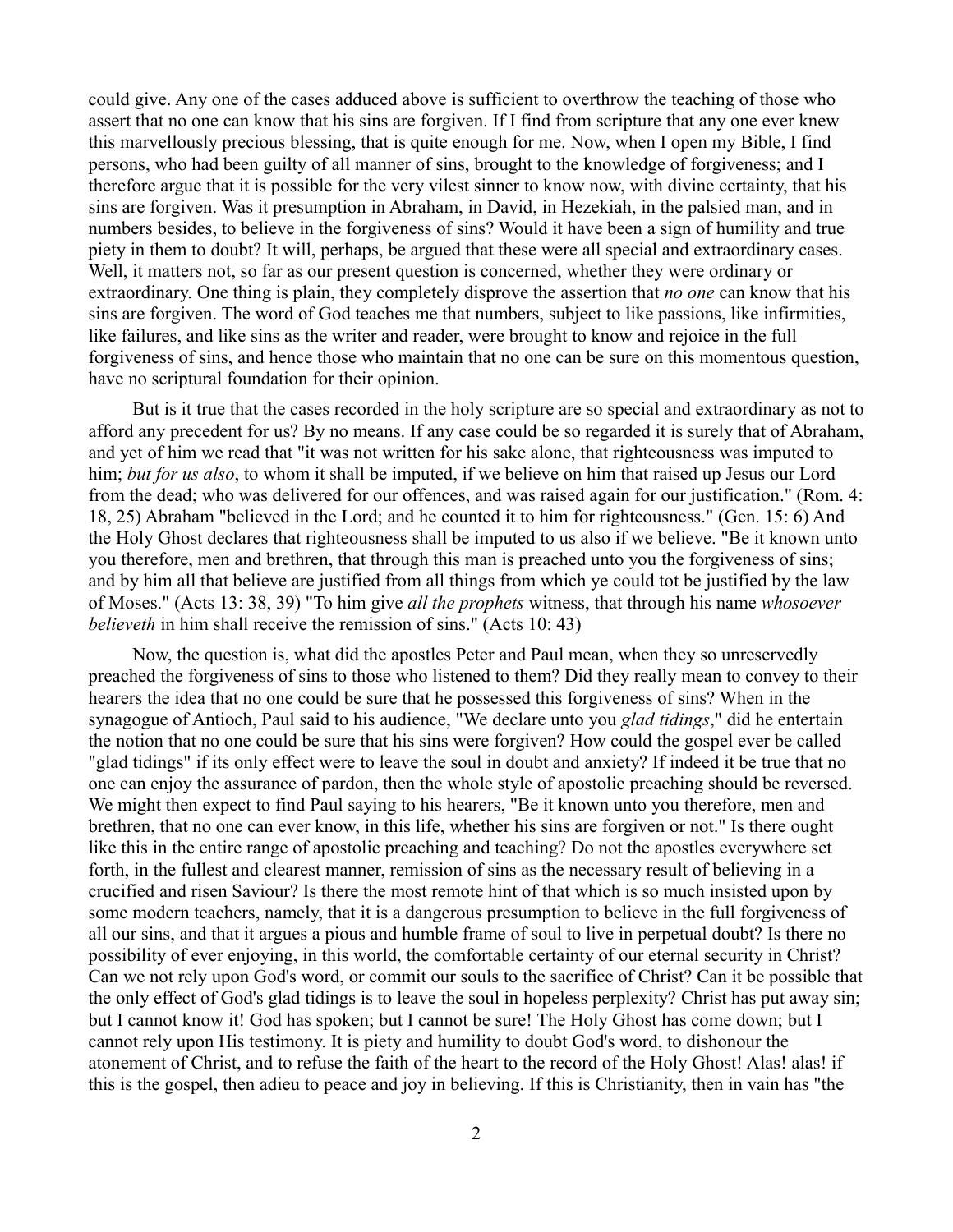dayspring from on high visited us to give the knowledge of salvation through the remission of our sins" (Luke 1). If no one can have this "knowledge of Salvation," then to what end has it been given.

And let my reader bear in mind that the question before us is not whether a person may not deceive himself and others. This would be at once ceded. Thousands, alas! have deceived themselves, and thousands more have deceived others. But is that any reason why I cannot possess the absolute certainty that what God has said is true, and that the work of Christ has availed to put away all my sins? Men have deceived themselves. and therefore I am afraid to trust Christ Men have deceived others, and therefore I am afraid that God's word will deceive me! This is really what it all amounts to, when put into plain language. And is it not well to have things thus put? Is it not needs, at times, to strip certain propositions of the dress in which legality and fleshly pietism would clothe them, so that we may see what they are. Does it not behove us, when men stand forth as the professed and authorized exponents of a sound and enlightened Christianity, to test what they say by the unerring standard of holy scripture? Assuredly it does; and if they tell us we can never be sure of salvation; and that it is presumption to think of such a thing; and, further, that the very utmost we can attain to in this life is a faint hope that, through the mercy of God, we may get to heaven when we die; we must utterly reject such teaching, as being in direct opposition to the word of God. False theology tells me I can never be sure, God's word tells me I can. Which am I to believe? The former fills me with gloomy doubts and fears; the latter imparts divine certainty. That casts me upon my own efforts; this upon a finished work. To which shall I attend? Is there a shadow of foundation, throughout the entire volume of God, for the notion that no one can be sure of his eternal salvation? I most fearlessly assert there is not. So far, from this the word of God, in every section of it, sets before us, in the clearest way, the privilege of the believer to enjoy the most unclouded certainty as to his pardon and acceptance in Christ.

And, let me ask, is it not due to God's faithful word and Christ's finished work, that the soul confiding therein should enjoy the fullest assurance? True, it is by faith that any one can so confide, and this faith is wrought in the heart by the Holy Ghost. But all this, in nowise, affects our present question. What I desire is, that my reader should rise from the study of this paper with a full and firm conviction that it is possible for him to possess the present assurance that he is as safe as Christ can make him. If any sinner ever enjoyed this assurance, then why may not my reader now enjoy it? Is Christ's work finished? Is God's word true? Yes, verily. Then, if I simply trust therein, I am pardoned, justified, and accepted. All my sins were laid on Jesus when He was nailed to the cursed tree. Jehovah made them all meet on Him. He bore them and put them away; and, now, He is up in heaven without them. This is enough for me. If the One who stood charged with all my guilt is now at the right hand of the Majesty in the heavens, then, clearly, there is nothing against me. All that divine justice had against me was laid on the Sin-bearer, and He endured the wrath of a sin-hating God that I might be freely and for ever pardoned and accepted in a risen and glorified Saviour.

These are glad tidings. Does my reader believe them? Say, beloved, dost thou heartily believe in a dead and risen Christ? Hast thou come to Him as a lost sinner, and put thy hearts full confidence in Him? Dost thou believe that He died for our sins, according to the scriptures, and that He was buried and rose again the third day according to the scriptures? If so, thou art saved, justified, accepted, complete in Christ. True, thou art, in thyself, a poor feeble creature, having an evil nature to contend with every moment; but Christ is thy life, and He is thy wisdom, and thy righteousness, thy sanctification, thy redemption, thy all. He ever lives for thee up in heaven. He died to make thee clean. He lives to keep thee clean. Thou art made as clean as His death can make thee, and thou art kept as clean as His life can keep thee. He made Himself responsible for thee. God sees thee to be what Christ has made thee to be. He sees thee in Christ, and as Christ. Therefore, then, I pray thee, tread no more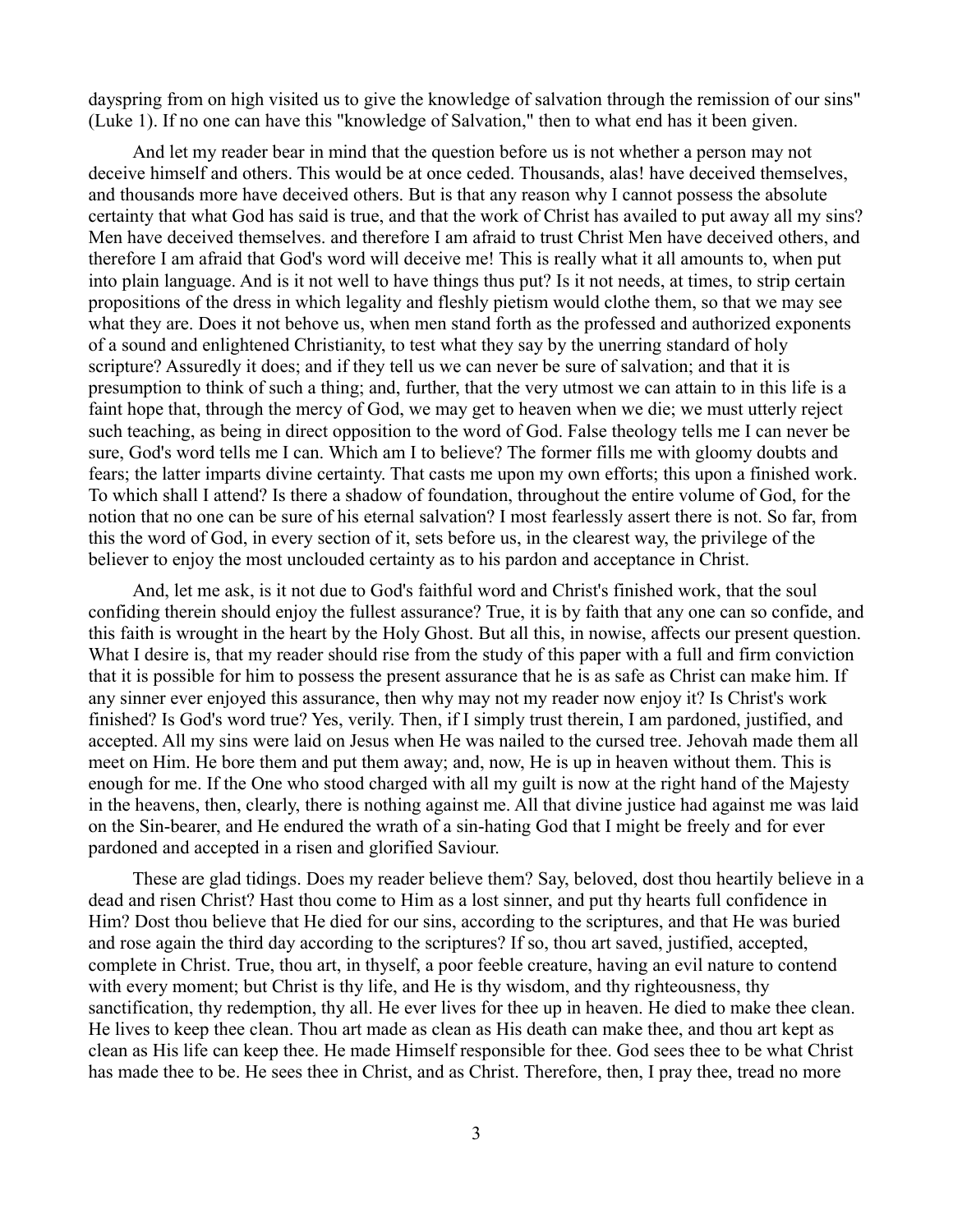those gloomy corridors of legalism, pietism, and false theology, which have resounded for ages with the sighs and groans of poor sin-burdened, and misguided souls; but seeing the fullness of thy portion, and completeness of thy standing in a risen and glorious Christ, rejoice in Him all thy days on earth, and live in the hope of being with Him for ever in His own mansions of heavenly glory.

Having thus sought to establish the fact that is possible for one to know, upon divine authority, that his sins are forgiven, we shall now, in dependence upon the teaching of the Spirit of God, proceed to consider the subject of forgiveness of sins, as unfolded in the word, and doing so, we shall present it under the three following heads, namely: — First, the *ground* on which God forgives sins; secondly, the *extent* to which He forgives sins; and, thirdly, the *style* which He forgives sins. There is value in this threefold presentation, as it gives clearness, fullness, and precision to our apprehension of the object as a whole. The more clearly we understand the ground of divine forgiveness the more shall we appreciate the extent, and admire the style thereof.

May God the Spirit now be our guide while we ponder for a little,

#### THE GROUND OF DIVINE FORGIVENESS.

It is of the very last importance that the anxious reader should understand this cardinal point. It is quite impossible that a divinely convicted conscience can enjoy true repose until the ground of forgiveness is clearly seen. There may be certain vague thoughts respecting the mercy and goodness of God, His readiness to receive sinners and pardon their sins, His unwillingness to enter the place of judgment, and His promptness to enter the place of mercy. All this there may be; but until the convicted soul is led to see how God can be just and yet the justifier — how He can be a just God and yet a Saviour-God — how He has been glorified with respect to sin — how all the divine attributes have been harmonized, it must be a stranger to the peace of God which truly passeth all understanding. A conscience on which the light of divine truth has poured itself in convicting power, feels and owns that sin can never enter into the presence of God — that sin, wherever it is found, can only be met by the just judgment of a sin-hating God. Hence, until the divine method of dealing with sin is understood and believed, there must be intense anxiety. Sin is a reality, God's holiness is a reality, conscience is a reality, judgment to come is a reality. All these things must be looked at and duly considered. Justice must be satisfied — conscience purged — Satan silenced. How is all this to be done? Only by the cross of Jesus.

Here, then, we have the true ground of divine forgiveness. The precious atonement of Christ forms the base of that platform on which a just God and a justified sinner meet in sweet communion. In that atonement I see sin condemned, justice satisfied, the law magnified, the sinner saved, the adversary confounded. Creation never exhibited ought like this. There the creature enjoyed the manifestation of power, wisdom, and goodness; but the fairest fields of the old creation presented nothing like "grace reigning through righteousness" — nothing like a glorious combination of "righteousness and peace, mercy and truth." It was reserved for Calvary to display all this. There that grand and all important question, "How can God be just and the Justifier?" received a glorious reply. The death of Christ furnishes the answer. A just God dealt with sin at the cross, in order that a justifying God might deal with the sinner on the new and everlasting ground of resurrection. God could not tolerate or pass over a single jot or tittle of sin; but He could put it away. He has condemned sin. He has poured out His righteous wrath upon sin. in order that He might pour the everlasting beams of His favour upon the believing sinner.

"On Jesus' cross this record's graved,

Let sin be judged and sinners saved."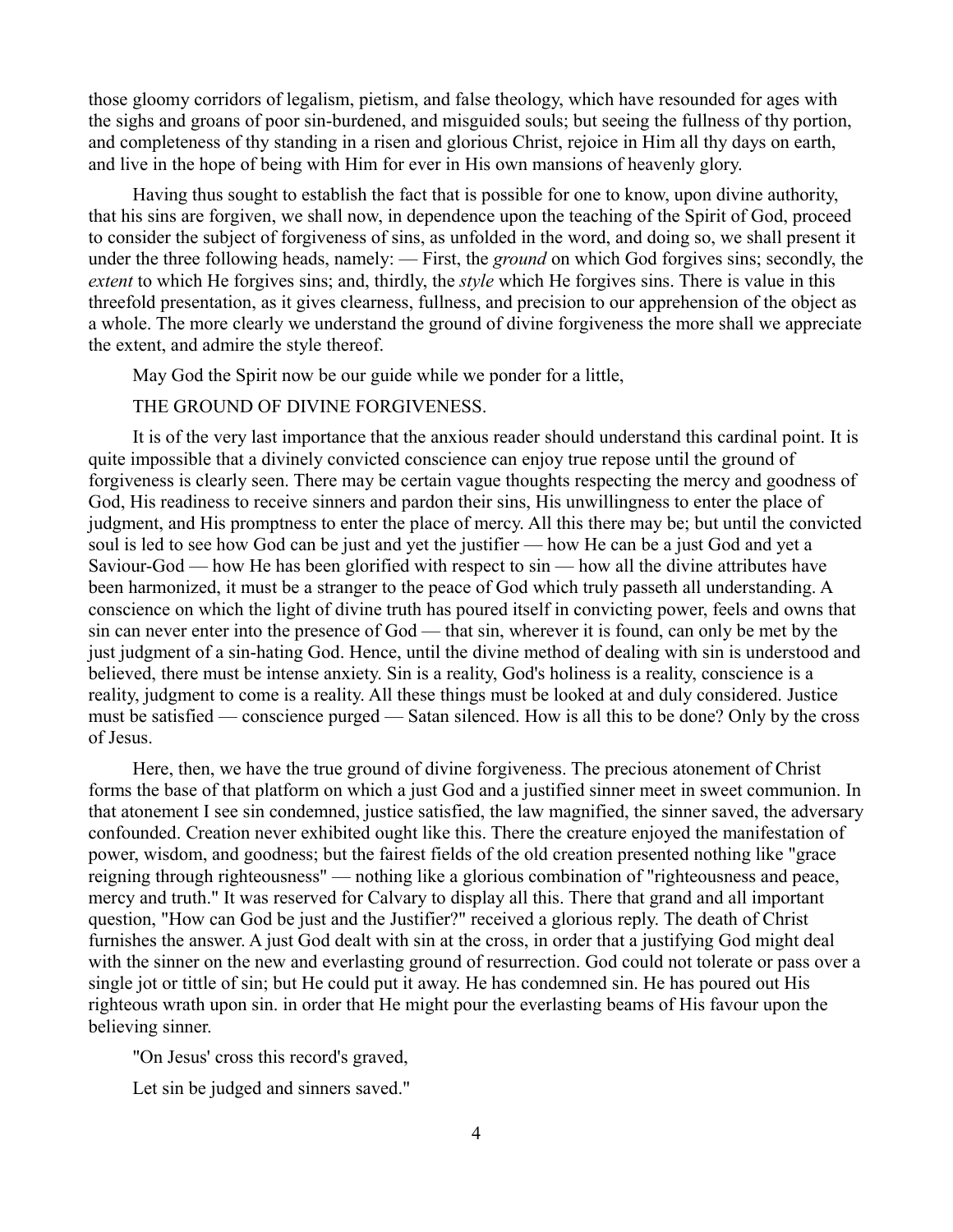Precious record! may every anxious sinner read it with the eye of faith. It is a record which must impart settled peace to the heart. God has been satisfied as to sin. This is enough for me. Here my guilty, troubled conscience finds sweet repose. I have seen my sins rising like a dark mountain before me, threatening me with eternal wrath; but the blood of Jesus has blotted them all out from God's view. They are gone, and gone for ever — sunk as lead into the mighty waters of divine forgetfulness, and I am free — as free as the One who was nailed to the cross for my sins, but who is now on the throne without them.

Such, then, is the ground of divine forgiveness. What a solid ground! Who or what can touch it? Justice *has* owned it. The troubled conscience *may* rest in it. Satan *must* acknowledge it. God has revealed Himself as a Justifier, and faith walks in the light and the power of that revelation. Nothing can be simpler, nothing clearer, nothing more satisfactory. If God reveals Himself as a Justifier, then I am justified through faith in the revelation. When the moral glories of the cross shine upon the sinner, he sees and knows, believes and owns, that the One who has judged his sins in death, has justified him in resurrection.

Anxious reader see I beseech thee that thou apprehendest the true ground of the forgiveness of sins. There is no use in our proceeding to the *extent* and *style*, until thy poor troubled conscience has been led to rest upon the imperishable *ground* of forgiveness. Let me reason with thee. What is to hinder thee from this very moment, resting on the foundation of accomplished atonement? Say, does thy conscience need something more to satisfy it than that which has satisfied the inflexible justice of God? Is not the ground on which God reveals Himself as a righteous Justifier sufficiently strong for thee to stand upon as a justified sinner? What sayest thou, friend? Art thou satisfied? Is Christ sufficient for thee? Art thou still searching for something in thyself, thy ways, thy works, thy thoughts, thy feelings? If so, give up the search as utterly vain. Thou wilt never find anything. And even though thou couldst find something, it would only be an encumbrance a loss, a hindrance. Christ is sufficient for God, let Him be sufficient for thee likewise. Then but not until then, wilt thou be truly happy.

May God the Holy Ghost cause thee to rest this moment, upon an all-sufficient sacrifice, as the only ground of divine forgiveness, so that thou mayest be able to enter, with real intelligence and interest, upon the examination of the second point in our subject, namely,

## THE EXTENT OF DIVINE FORGIVENESS.

Very many are perplexed as to this. They do not see the fullness of the atonement. They do not grasp the emancipating fact of its application to all their sins. They do not enter into the full force of those lines, which, perhaps, they often sing:

#### "All thine iniquities who doth

# Most graciously forgive."

They seem to be under the impression that Christ only bore some of their sins, namely, their sins up to the time of their conversion. They are troubled as to the question of their daily sins, as if these were disposed of upon a different ground from their past sins. Thus are they, at times, much cast down and sorely beset. Nor could it be otherwise with them until they see that in the death of Christ, provision was made for the full forgiveness of ALL their sins. True it is that the child of God who commits sin has to go to his Father and confess that sin. But what does the apostle say, in reference to one so confessing his sins? "God is faithful and just to forgive us our sins and to cleanse us from all unrighteousness." Now, why does he say, faithful and just?" Why does he not say, "Gracious and merciful?" Because he speaks on the ground that the entire question of sin was gone into and settled by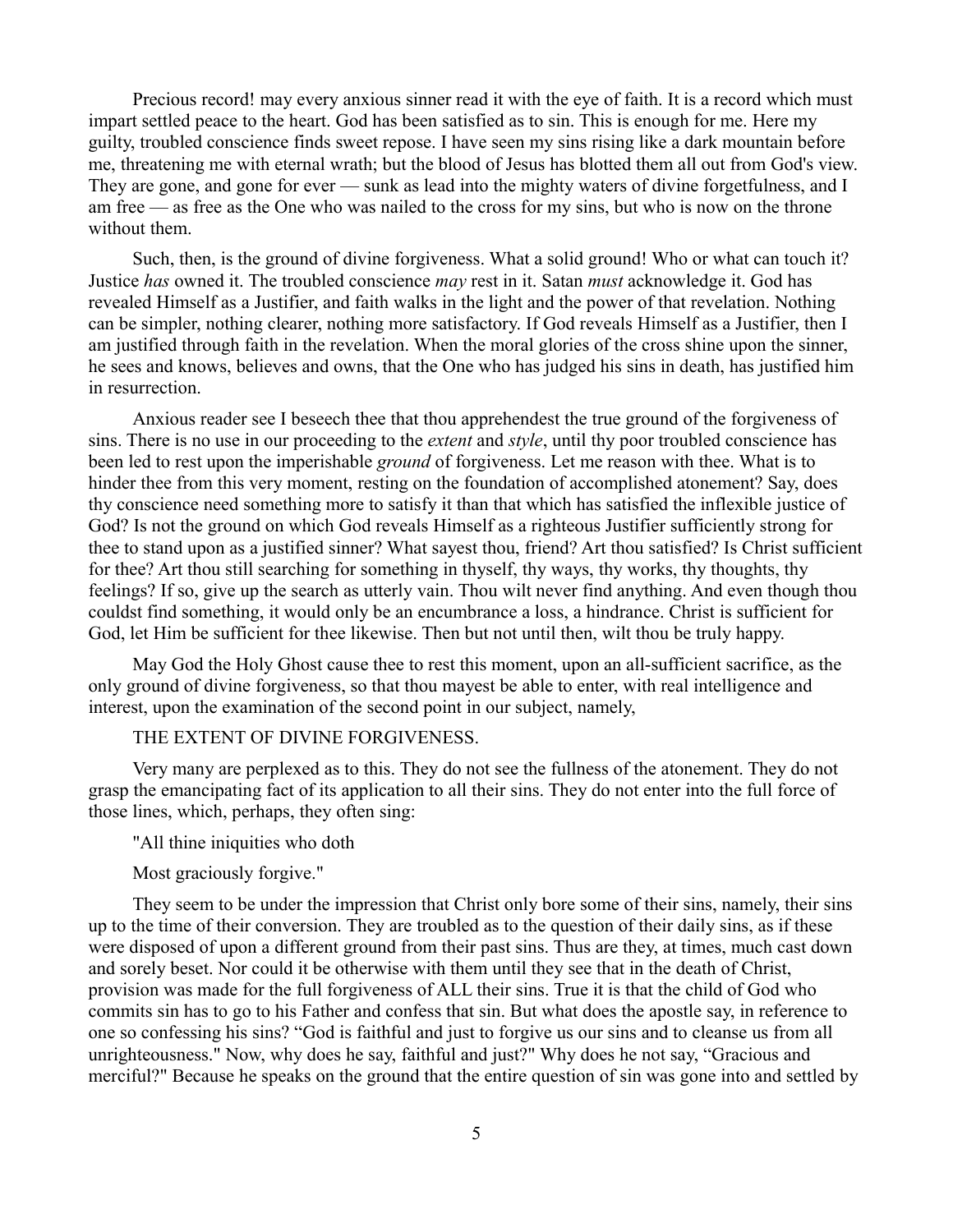the death of Christ. who is now up in heaven as the righteous Advocate. On no other ground could God be faithful and just in connection with the forgiveness of sins. The sins of the believer have *all* been atoned for on the cross. If one had been left out, he should be eternally lost, inasmuch as it is impossible that a single sin, however trifling, can ever enter the precincts of the sanctuary of God And, further, let me add, if all the believer's sins were not atoned for in the death of Christ, then neither by confession, nor by prayer, nor by fasting, nor by any other means, could they ever be forgiven. The death of Christ is the *only* ground on which God could, in faithfulness and justice, forgive sin; and we know He must either do it in faithfulness and justice, or not at all This is to His praise and our exceeding comfort.

But I can imagine my reader exclaiming "What! do you mean to say that my *future* sins were all atoned for?" To this I reply, that all our sins were future when Christ bore them on the cursed tree. The sins of all believers, for the last eighteen centuries, were future when Christ died for them. Hence, if the idea of future sins presents a difficulty in reference to what we may commit, if left here, it presents just as great a difficulty in reference to what we have committed. But, in truth, all this perplexity about future sins arises very much from the habit of looking at the cross from our own point of view, instead of God's — looking at it from earth instead of from heaven. Scripture never speaks of future sins. Past, present, and future are only human and earthly. All is an eternal now with God.

All our sins were before the eye of infinite Justice, at the cross, and all were laid on the head of Jesus the Sin-bearer who, by His death, laid the eternal foundation of forgiveness of sins, in order that the believer, at any moment of his life, at any point in his history, at any stage of his career, from the time at which the hallowed tidings of the gospel fall upon the ear of faith until the moment in which he steps into the glory, may be able to say, with clearness and decision, without reserve, misgiving, or hesitation, "Thou hast cast all my sins behind thy back." To say this is but faith's response to God's own declaration, when He says, "Their sins and their iniquities will I remember no more." "Jehovah hath made to meet on him the iniquities of us all."

Let us, by way of illustration, take the case of the thief on the cross. When he, as a convicted sinner, cast the eye of faith upon that blessed One who hung beside him, was he not, then and there rendered fit. to enter the paradise of God? Was he not furnished with a divine title to pass from the cross of a malefactor into the presence of God? Unquestionably. Did he need anything more to be done for him, in him, or with him, in order to fit him for heaven? By no means. Well, then, suppose that, instead of passing into heaven, he had been permitted to come down from the cross. Suppose the nails had been extracted and he allowed to go at liberty. He would have had sin in his nature, and having sin in his nature, he would have been liable to commit sin, in thought, word, and deed. Now, could he ever lose his title, his fitness, his meetness? Surely not. His title was divine and everlasting. All his sins were borne by Jesus. That which had fitted him to enter heaven at the first, had fitted him once and for ever, so that if he had remained on earth for fifty years he would, at any moment, have been equally fit to enter heaven.

True it is, if the pardoned sinner commits sin, his communion is interrupted, and there must be the hearty confession of that sin ere his communion can be restored. "If we say that we have fellowship with him, and walk in darkness, we lie, and do not the truth." But this is, obviously, a different point altogether. My communion may be interrupted, but my title can never be forfeited. All was accomplished on the cross. Every trace of sin and guilt was atoned for by that peerless, priceless sacrifice. By that sacrifice, the believer is transferred from a position of guilt and condemnation into a position of justification and perfect favour. He is translated from a condition in which he had not a single trace of righteousness, into a condition in which he has not a single trace of guilt, nor ever can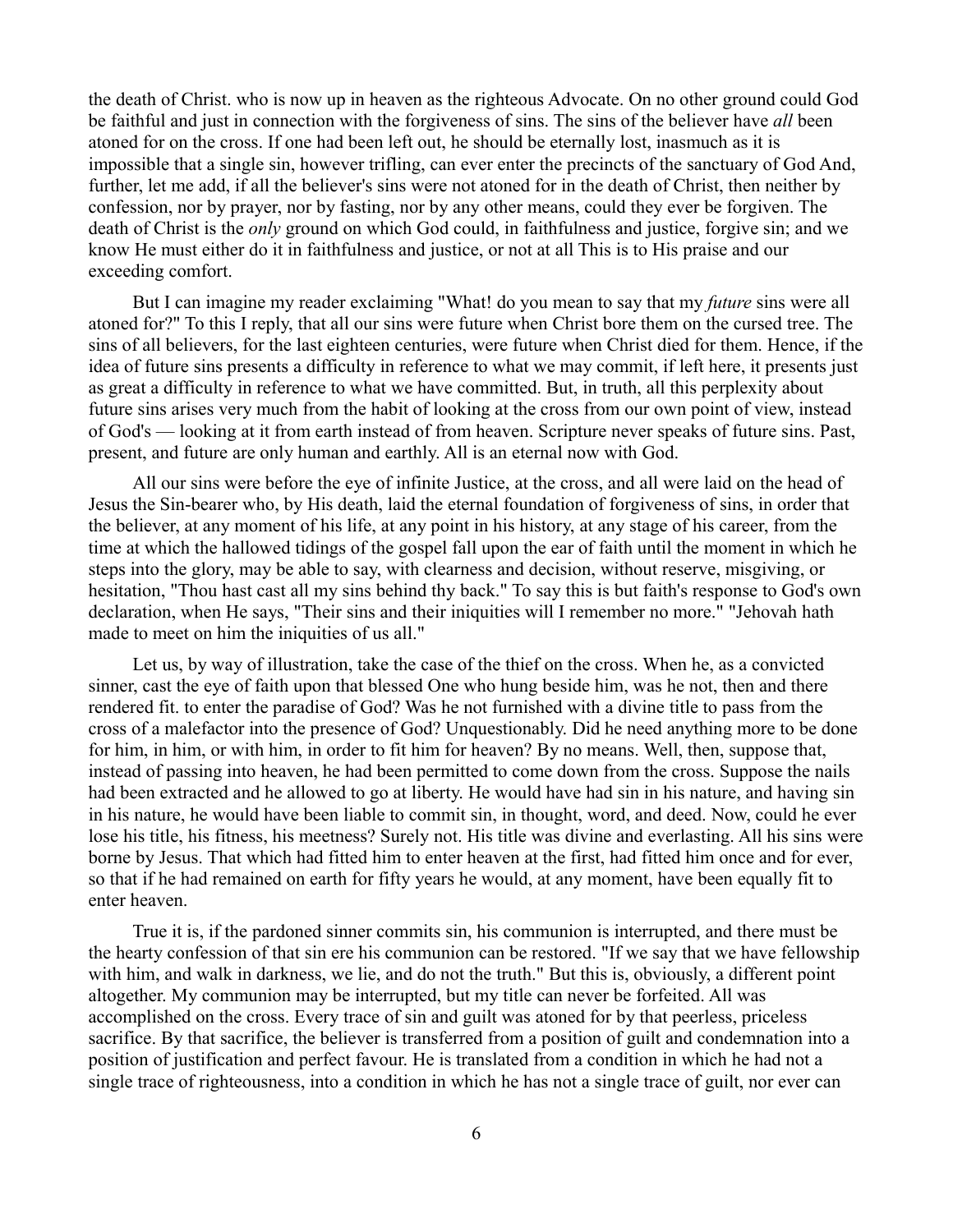have. He stands in grace, he is under grace, he breathes the very atmosphere of grace, and he never can be otherwise, according to God's view. If he commits sin — and who does not? — there must be confession. And what then? Forgiveness and cleansing, on the ground of the faithfulness and justice of God which have had their divine answer in the cross. *All is founded on the cross*. The faithfulness and justice of God — the advocacy of Christ — our confession--our full forgiveness — our perfect cleansing — the restoration of our communion — all rest upon the solid basis of the precious blood of Christ.

My reader will bear in mind that we are, at present, occupied with the one point, namely, the extent of divine forgiveness. There are other points of great importance, which might be looked at in connection, such as the believer's oneness with Christ. his adoption into the family of God, the indwelling of the Holy Ghost, all of which, necessarily, imply the full forgiveness of sins. But we must confine ourselves to our immediate theme, and having endeavoured to set forth the ground and the extent, we shall close with a few words on

#### THE STYLE OF DIVINE FORGIVENESS.

We are all conscious of how much depends upon the style of an action. Indeed, there is frequently far more power in the style than in the substance. How often have we heard such words as these: "Yes, I own he did me a favour; but, then, he did it in such a way as to take away all the good of it." Now, the Lord has His style of doing things, blessed be His name. He not only does great things, but He does them in such a way as to convince us that His heart is in the doing of them. Not only is the substance of His acts good, but the style most charming.

Let us have a sample or two. Look, for instance, at Christ's touching word to Simon the Pharisee, in Luke 7. "When they had nothing to pay, he *frankly* forgave them both." Now, so far as the mere matter of the debt was concerned, the result would have been the same whatever style had been adopted. But what heart does not receive the moral power of the word, "frankly?" Who would part with it? Who could bear to see the substance stripped of its style? The creditor might forgive with a murmur about the amount. That murmur would, in the judgment of a sensitive heart, rob the act of all its charms. On the other hand, the frankness of the style enhances, beyond expression, the value of the substance.

Again, look for a moment at that familiar but ever fruitful section of inspiration, Luke 15. Each of the parables illustrates the power and beauty of style. When the man finds his sheep, what does he do? Does he complain of all the trouble, and commence to drive the sheep home before him? Ah! no; this would never do. What then? "He layeth it on his shoulders." How? Complaining of the weight or the trouble? Nay; but "*rejoicing*." Here we have the lovely style. He showed that he was glad to get His sheep back again. The sheep would have been safe on the shoulder, however it had been placed there; but who would part with the word "rejoicing?" Who could bear to see the substance of the action stripped of its charming style?

So also in the case of the woman and her lost piece of silver. "She lights a candle, sweeps the house, and seeks." How? With dullness, weariness, indifference? By no means; but "diligently," like one whose whole heart was in her work. It was quite manifest that she really wanted to find the lost piece of silver. Her style proved this.

Lastly, mark the style of the father in receiving the poor returning prodigal. "When he was yet a great way off, his father saw him, and had compassion, and ran and fell on his neck and kissed him." He does not send out a servant to tell the erring one to turn aside into one of the out-offices, or betake himself to the kitchen, or even to confine himself to his own room. No; he himself *runs*. He, as it were,